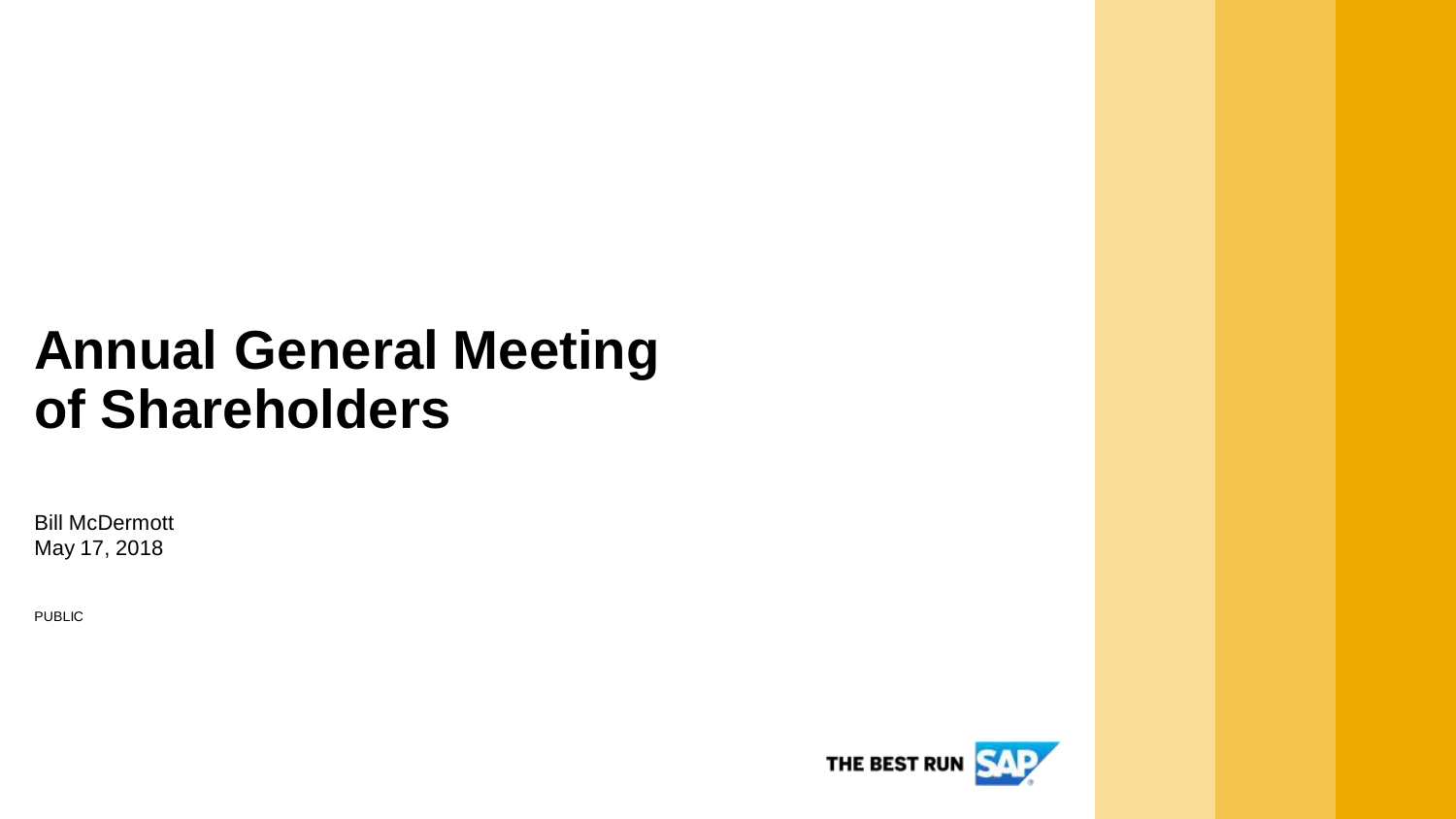#### **SAP: A proud track record of success**

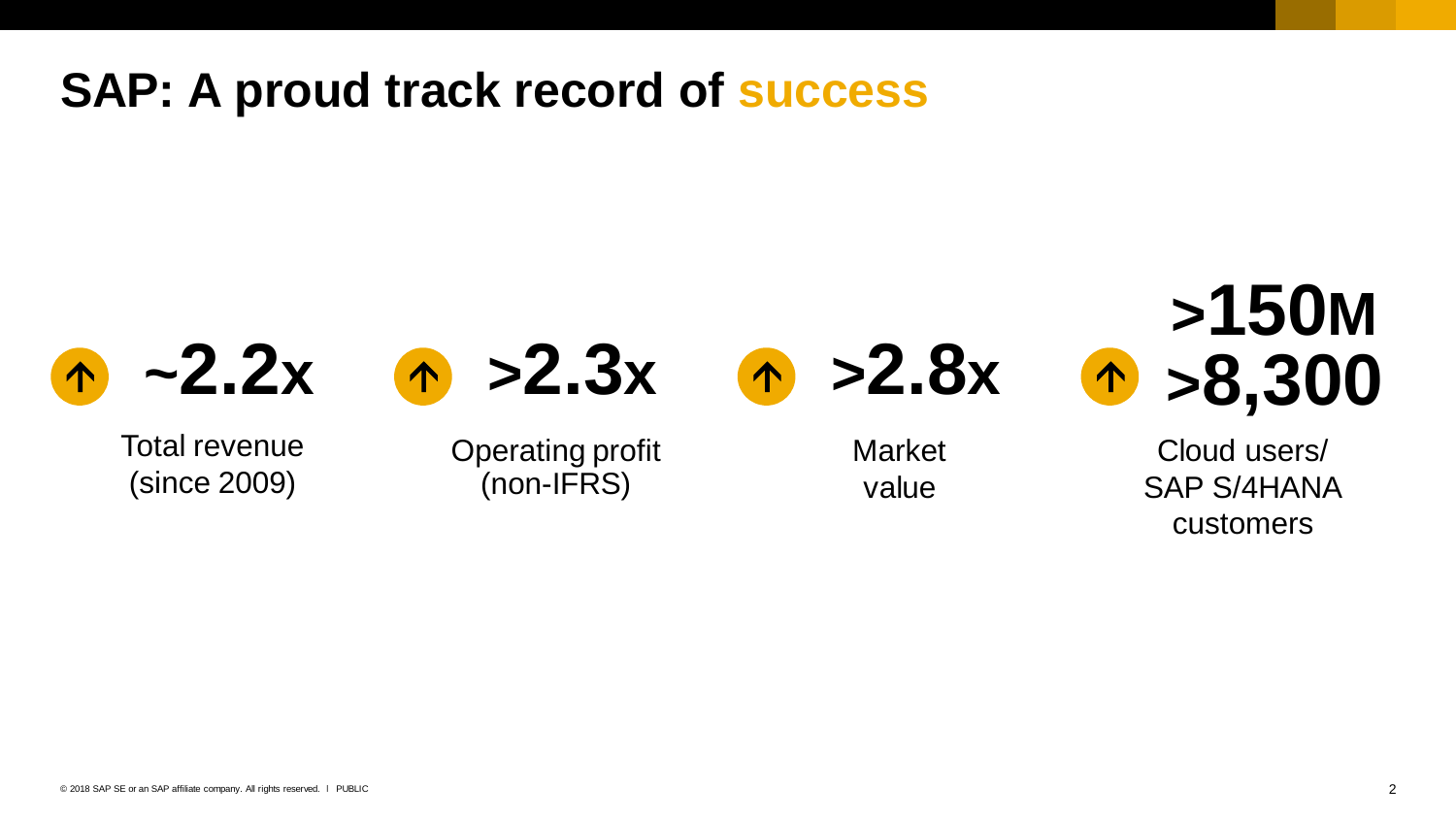**2017: Accelerating SAP's momentum**

**Cloud** subscriptions and support revenue

# **€3.77bn €19.55bn €23.5bn**

Cloud and software revenue



Total revenue

**63%**

Share of more predictable revenue



**Operating** profit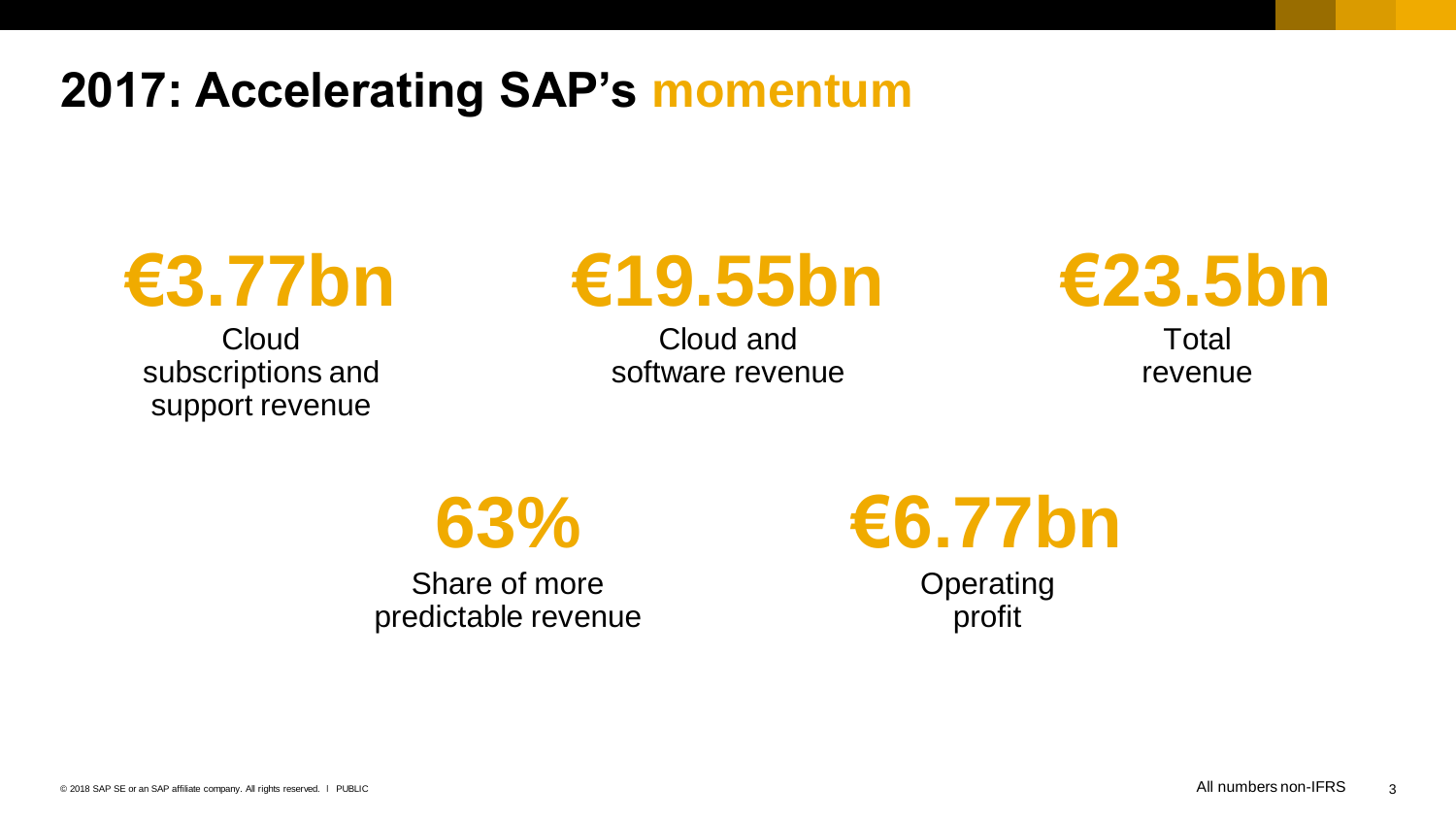#### **SAP's share price increased 12.8% in 2017**

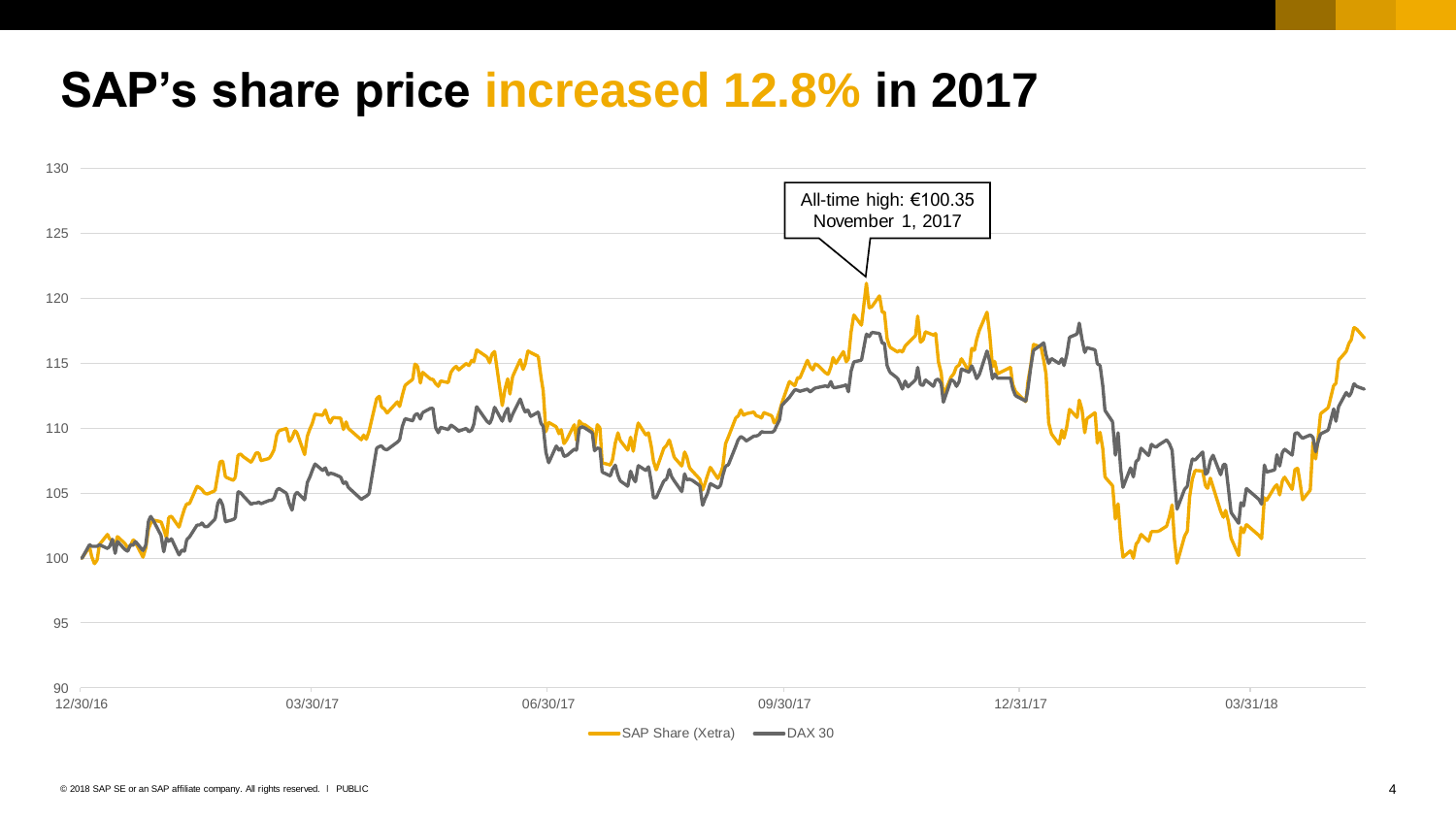#### **Q1 2018: Strong start to 2018**

# **+31% +25% €1,072 M €245 M €1,235 M**

**Cloud** subscriptions and support revenue

New cloud bookings

**+14%**

**Operating** profit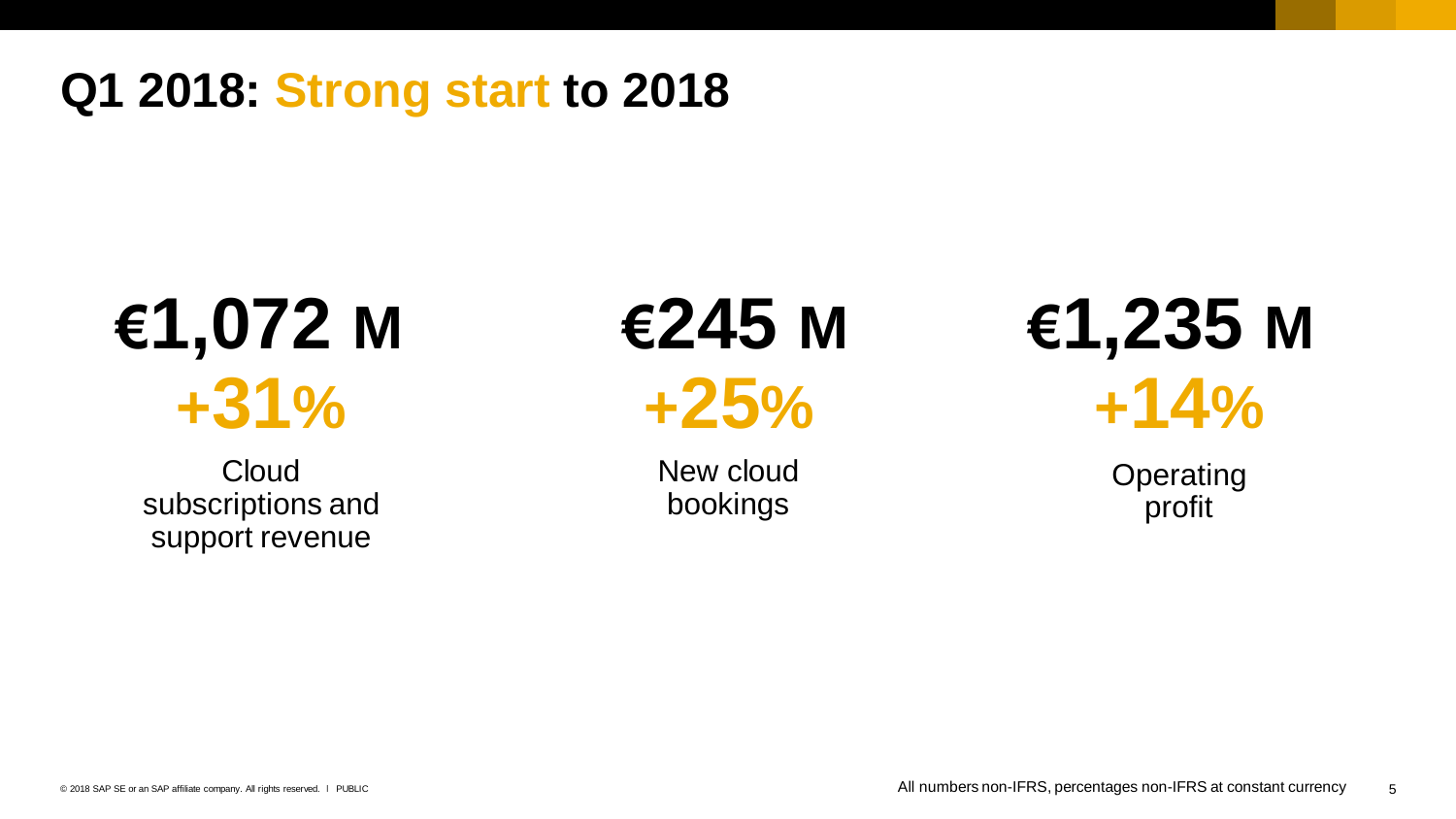#### **Total distributed dividends**



€ millions

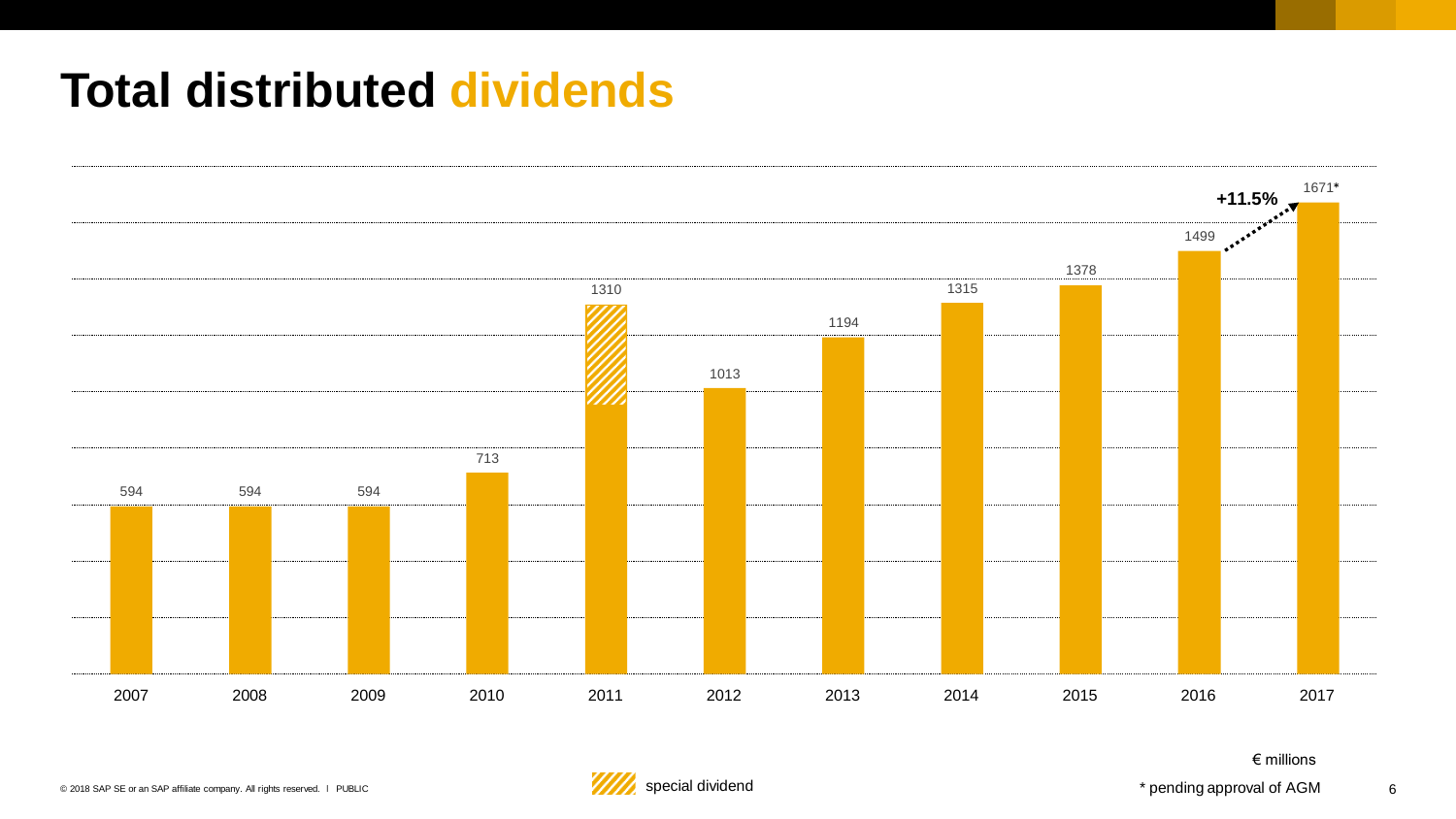#### **Agenda topics for voting (abbreviated)**

- 2. Appropriation of retained earnings for fiscal year 2017
- 3. Approval of acts of Executive Board
- 4. Approval of acts of Supervisory Board
- 5. Approval of system of Executive Board compensation
- 6. Appointment of auditors for financial statements and group annual financial statements
- 7. By-elections of Supervisory Board members
	- (a) Aicha Evans
	- (b) Dr. Friederike Rotsch
	- (c) Gerhard Oswald
	- (d) Diane Greene
- 8. Resolution on the authorization to acquire and use treasury shares
- 9. Amendment introducing flexibility regarding the term of office of Supervisory Board members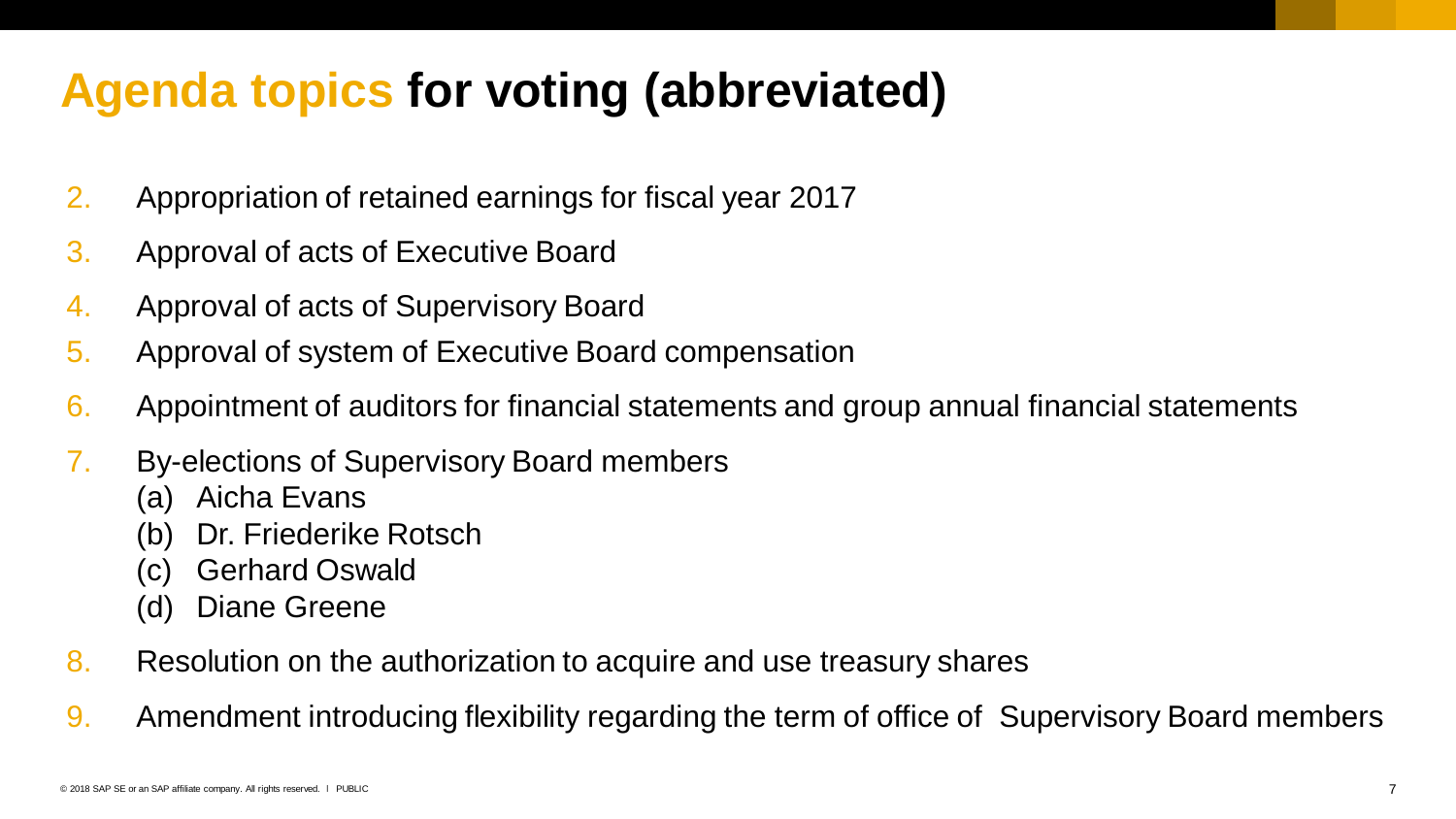#### **SAP: More than just a financial success**



Employee engagement



Leadership trust



Retention rate



Women in management



**Carbon** emission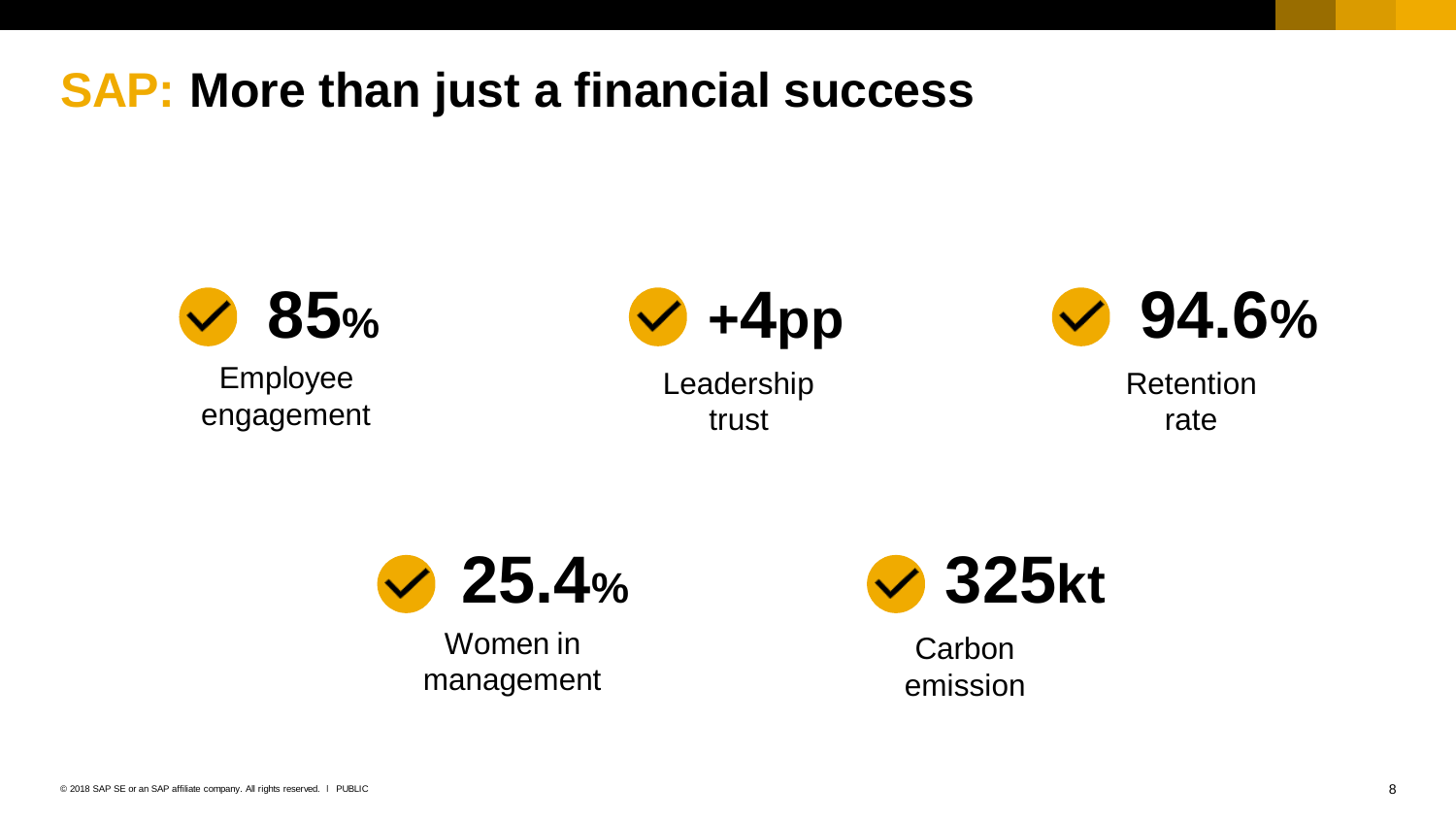### **The Intelligent Enterprise Vision**

#### **Intelligent Cloud Suite**